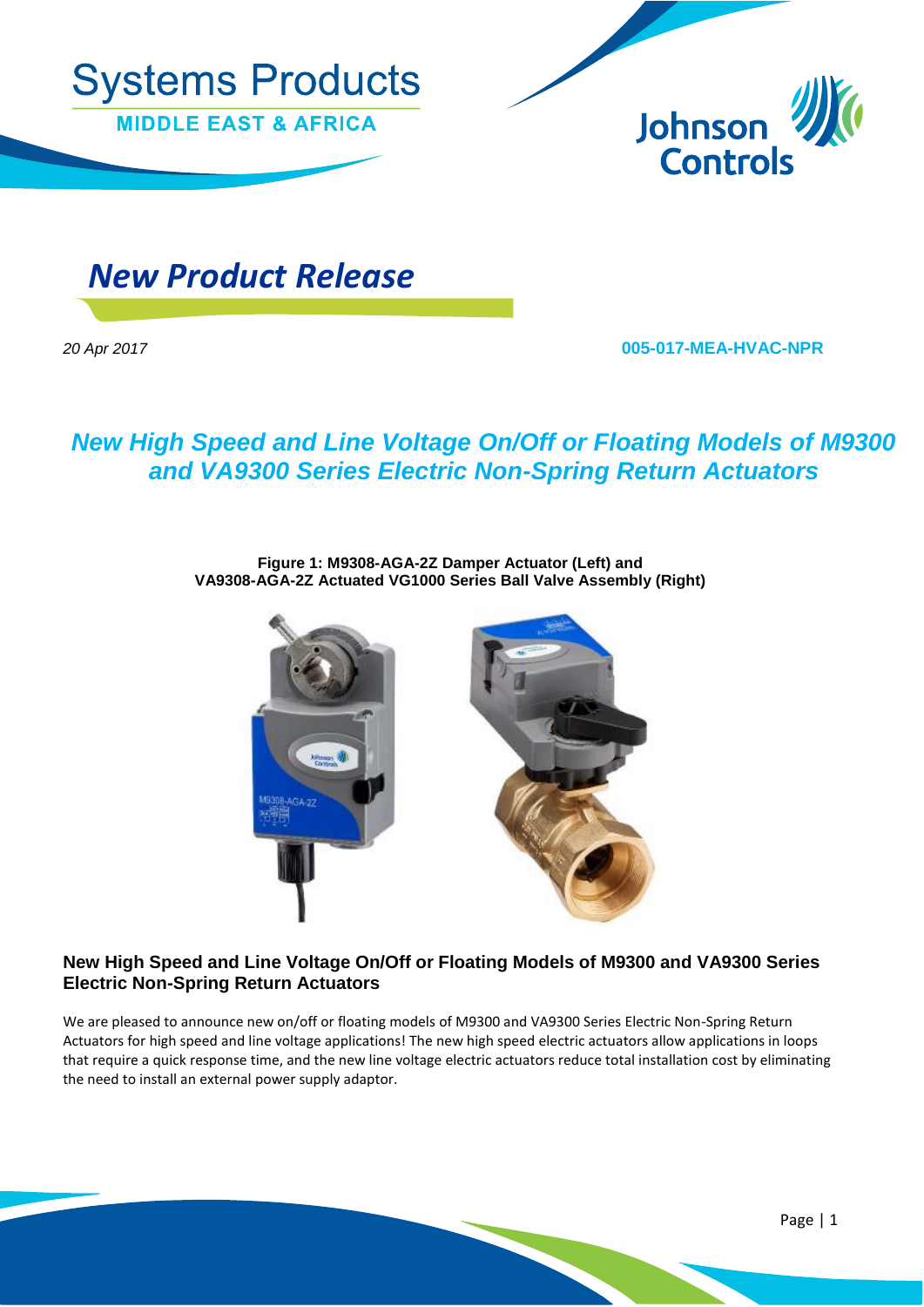# **Systems Products**

**MIDDLE EAST & AFRICA** 



# **AC/DC 24 V High Speed On/Off or Floating Models (M9308-AGA-2Z and VA9308-AGA-2Z)**

These electric non-spring actuators are designed for use with on/off or floating controls and feature 8 seconds of rotation time for 90° of travel, independent of supply voltage frequency. Both models provide a 70 lb·in (8 N·m) rated torque. They include a plenum-rated cable and are specially configured for installation in spaces used for environmental air handling purposes (other than ducts and plenums) as specified in National Fire Protection Association (NFPA) 70: National Electrical Code Section 300.22(C), Other Space Used for Environmental Air. The VA9308-AGA-2Z valve actuator model is available for field mounting only.

#### **AC 100 to 240 V Line Voltage Standard Speed On/Off or Floating Models (M9310-AUA-2 and VA9310-AUA-2)**

These electric non-spring return actuators are designed for use with on/off or floating controls and feature 90 seconds of rotation time for 90° of travel, independent of supply voltage frequency and load. Both models provide a 90 lb·in (10 N·m) rated torque and include a halogen-free appliance cable. The VA9310-AUA-2 valve actuator model is available for field mounting only.

### **AC 100 to 240 V Line Voltage High Speed On/Off or Floating Models (M9308-AUA-2Z and VA9308-AUA-2Z)**

These electric non-spring return actuators are designed for use with on/off or floating controls and feature 8 seconds of rotation time for 90° of travel, independent of supply voltage frequency and load. Both models provide a 70 lb·in (8 N·m) rated torque and include a halogen-free appliance cable. The VA9308-AUA-2Z valve actuator model is available for field mounting only.

# **Ordering Information**

#### **Table 1: Product Order Codes and Confidential Price List**

| <b>Product Code</b><br><b>Number</b> | <b>Description</b>                                                                                                                                                                                                                             |  |
|--------------------------------------|------------------------------------------------------------------------------------------------------------------------------------------------------------------------------------------------------------------------------------------------|--|
| M9308-AGA-2Z*                        | Electric non-spring return on/off or floating control damper actuator,<br>70 lb·in (8 N·m) rated torque, AC/DC 24 V at 50/60 Hz power<br>requirements, high speed, 8 seconds of rotation time for 90° of travel                                |  |
| M9308-AUA-2Z***                      | Electric non-spring return on/off or floating control damper actuator,<br>70 lb·in (8 N·m) rated torque, AC 100 to 240 V (AC 85 to 264 V) at<br>50/60 Hz power requirements, high speed, 8 seconds of rotation time<br>for 90° of travel       |  |
| M9310-AUA-2**                        | Electric non-spring return on/off or floating control damper actuator,<br>90 lb in (10 N·m) rated torque, AC 100 to 240 V (AC 85 to 264 V) at<br>50/60 Hz power requirements, standard speed, 90 seconds of<br>rotation time for 90° of travel |  |
| VA9308-AGA-2Z*                       | Electric non-spring return on/off or floating control valve actuator, 70<br>Ib in (8 N·m) rated torque, AC/DC 24 V at 50/60 Hz power<br>requirements, high speed, 8 seconds of rotation time for 90° of travel                                 |  |
| VA9308-AUA-2Z***                     | Electric non-spring return on/off or floating control valve actuator, 70<br>Ib in (8 N·m) rated torque, AC 100 to 240 V (AC 85 to 264 V) at 50/60<br>Hz power requirements, high speed, 8 seconds of rotation time for<br>90° of travel        |  |
| VA9310-AUA-2**                       | Electric non-spring return on/off or floating control valve actuator, 90<br>Ib in (10 N·m) rated torque, AC 100 to 240 V (AC 85 to 264 V) 50/60<br>Hz power requirements, standard speed, 90 seconds of rotation time<br>for 90° of travel     |  |

\* Orderable date and shipping date of April 14, 2017.

\*\* Orderable date and shipping date of April 28, 2017.

\*\*\* Orderable date and shipping date of June 30, 2017.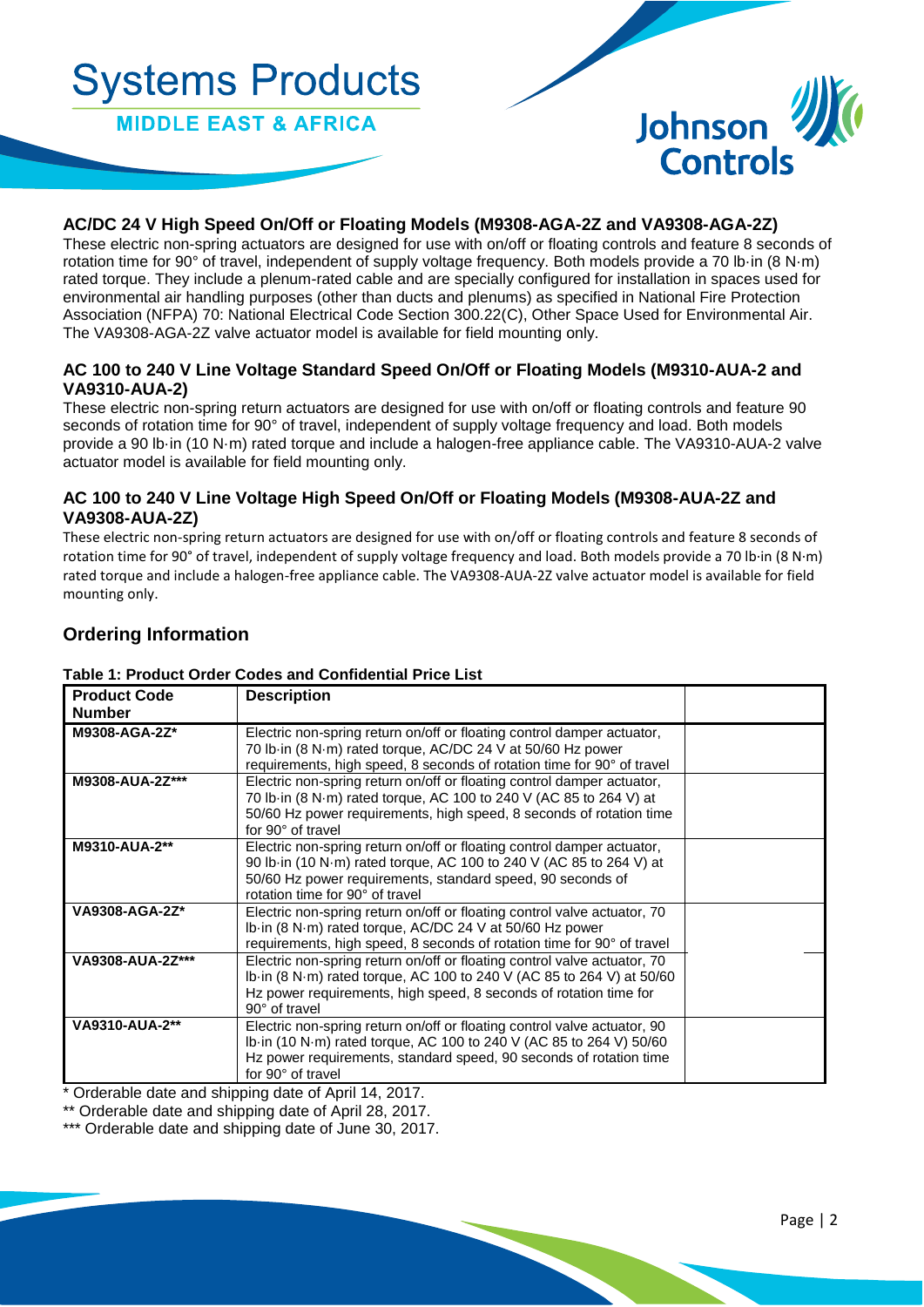



## **Documentation**

#### **Table 2: Related Documentation**

| <b>Document Title</b>                                                                                                                                     | <b>Document Number</b>            |
|-----------------------------------------------------------------------------------------------------------------------------------------------------------|-----------------------------------|
| M9300 Series Electric Non-Spring Return Actuators Product Bulletin                                                                                        | LIT-12012069                      |
| M9300 Series Electric Non-Spring Return Actuators Catalog Page                                                                                            | LIT-1900992                       |
| M9300 Series Electric Non-Spring Return Actuators Installation<br><b>Instructions</b>                                                                     | Part No. 34-636-2448              |
| VA9300 Series Electric Non-Spring Return Valve Actuators Product<br><b>Bulletin</b>                                                                       | LIT-12012265                      |
| VA9300 Series Electric Non-Spring Return Valve Actuators Catalog<br>Page                                                                                  | LIT-1901002                       |
| VA9300 Series Electric Non-Spring Return Valve Actuators<br><b>Installation Instructions</b>                                                              | Part No. 34-636-2421              |
| VG1000 Series Forged Brass Ball Valves Product Bulletin                                                                                                   | LIT-977132                        |
| VG1000 Series Two-Way, Stainless Steel Trim, NPT End<br><b>Connections Ball Valves with Non-Spring Return Electric Actuators</b><br><b>Catalog Page</b>   | LIT-1900220                       |
| VG1000 Series Three-Way, Stainless Steel Trim, NPT End<br><b>Connections Ball Valves with Non-Spring Return Electric Actuators</b><br><b>Catalog Page</b> | LIT-1900223                       |
| VG1000 Series Two-Way, Plated Brass Trim, NPT End Connections<br><b>Ball Valves with Non-Spring-Return Electric Actuators Catalog Page</b>                | LIT-1900226                       |
| VG1000 Series Three-Way, Plated Brass Trim, NPT End Connections<br><b>Ball Valves with Non-Spring Return Electric Actuators Catalog Page</b>              | LIT-1900229                       |
| <b>VG1000 Series Forged Brass Ball Valves Installation Instructions</b>                                                                                   | Part No. 14-1201-5                |
| <b>M9000-3xx Series Weather Shield Enclosures Product Bulletin</b>                                                                                        | LIT-1201704                       |
| M9000-400 Jackshaft Linkage Kit Installation Instructions                                                                                                 | Part No. 34-636-2286              |
| <b>M9300 Series Switch Kits Installation Instructions</b>                                                                                                 | Part No. 34-636-2472              |
| <b>M9300 Series Potentiometer Kit Installation Instructions</b>                                                                                           | Part No. 34-636-2480              |
| M9000-151 Base Mount Linkage Kit Installation Bulletin                                                                                                    | LIT-2681107 (Part No. 34-636-577) |

# **Sales Collateral**

- *Actuator Selection Guide (PUBL-6241-A)*
- *VG1000 Series Ball Valve Selection Guide (PUBL-6799)*
- *VG1000 In-Store Selection Chart (MISC-781)*